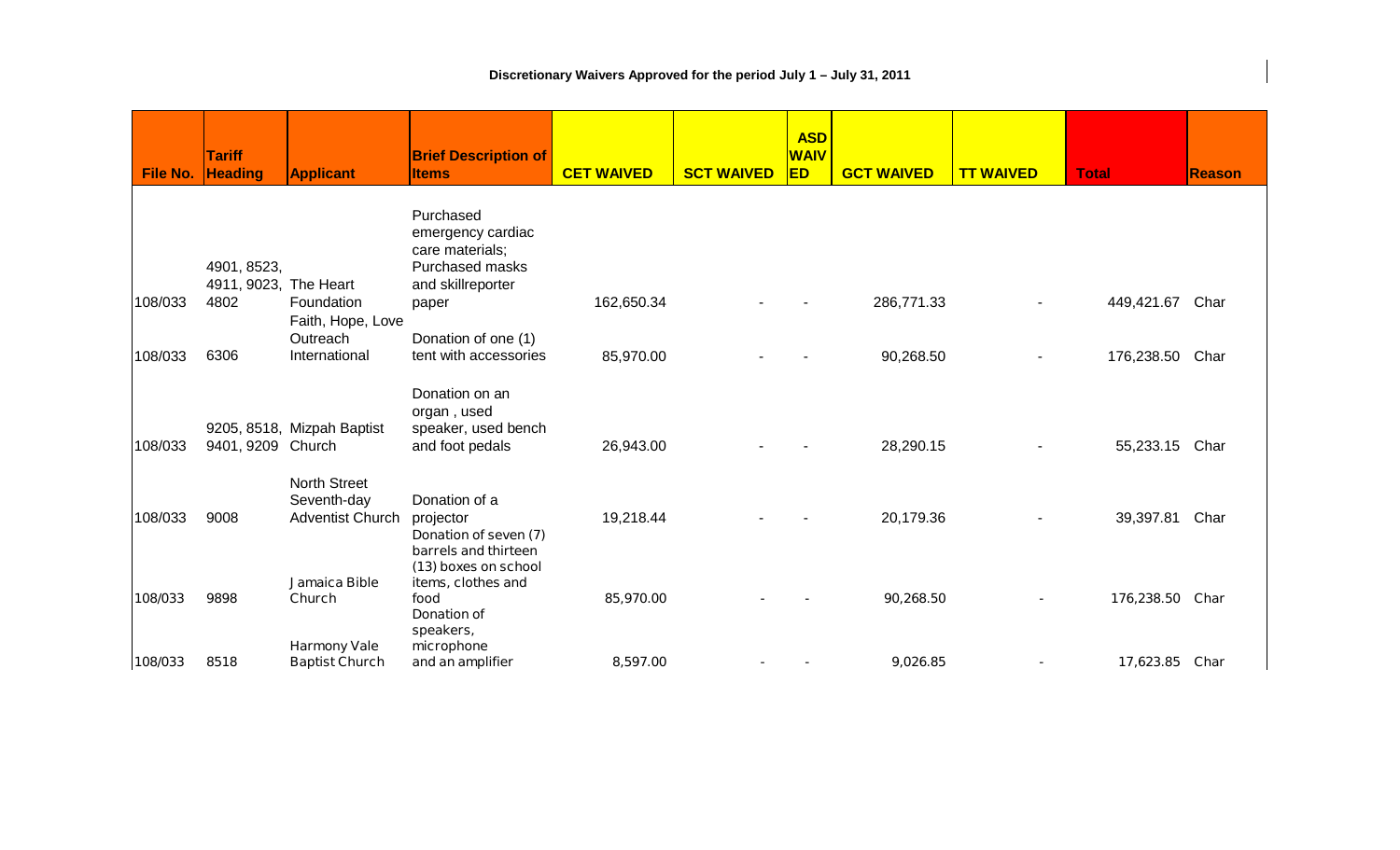|                 |                |                                        |                                                 |                   |                   | <b>ASD</b>  |                   |                  |                    |               |
|-----------------|----------------|----------------------------------------|-------------------------------------------------|-------------------|-------------------|-------------|-------------------|------------------|--------------------|---------------|
|                 | <b>Tariff</b>  |                                        | <b>Brief Description of</b>                     |                   |                   | <b>WAIV</b> |                   |                  |                    |               |
| <b>File No.</b> | <b>Heading</b> | <b>Applicant</b>                       | <b>Items</b>                                    | <b>CET WAIVED</b> | <b>SCT WAIVED</b> | ED          | <b>GCT WAIVED</b> | <b>TT WAIVED</b> | <b>Total</b>       | <b>Reason</b> |
|                 |                |                                        | Donation of one (1)                             |                   |                   |             |                   |                  |                    |               |
|                 |                | <b>Epworth Citizens</b>                | barrel containing                               |                   |                   |             |                   |                  |                    |               |
| 108/033         | 9898           | <b>Association</b>                     | school supplies                                 | 5,158.20          |                   |             | 5,416.11          |                  | 10,574.31          | Char          |
|                 |                |                                        | Donation of two (2)                             |                   |                   |             |                   |                  |                    |               |
| 108/033         | 9898           | <b>Mt. Zion Appolistic</b><br>Church   | barrels containing<br>school supplies           | 8,597.00          |                   |             | 9,026.85          |                  | 17,623.85          | Char          |
|                 |                |                                        | Donation of one (1)                             |                   |                   |             |                   |                  |                    |               |
|                 |                |                                        | pallet containing                               |                   |                   |             |                   |                  |                    |               |
|                 |                |                                        | food, used clothing,                            |                   |                   |             |                   |                  |                    |               |
|                 |                | <b>Mt. Moriah Baptist</b>              | vacation bible school                           |                   |                   |             |                   |                  |                    |               |
| 108/033         | 9898           | Church                                 | materials                                       | 13,755.20         |                   |             | 14,442.96         |                  | 28,198.16          | Char          |
|                 |                |                                        |                                                 |                   |                   |             |                   |                  |                    |               |
|                 |                |                                        | <b>Purchased fourteen</b>                       |                   |                   |             |                   |                  |                    |               |
| 108/033         | 6404           | <b>Agua Youth</b>                      | (14) pairs of sneakers                          | 12,615.58         |                   |             | 13,246.36         |                  | 25,861.94          | Char          |
|                 |                |                                        | <b>Procurement of</b>                           |                   |                   |             |                   |                  |                    |               |
|                 |                | <b>Rotaract Club of</b>                | meals from Royale<br><b>Palace</b>              |                   |                   |             |                   |                  |                    |               |
| 108/033         |                |                                        | <b>Restaurant</b>                               |                   |                   |             | 33,311.25         |                  | 33,311.25          | Char          |
|                 |                | Liguanea Plains<br>North Jamaica       | Donation of seven (1)                           |                   |                   |             |                   |                  |                    |               |
| 108/033         | 9898           | <b>Conference of</b>                   | barrels of clothing,                            | 7,909.24          |                   |             | 8,304.70          |                  | 16,213.94          | Char          |
|                 |                |                                        | Purchased one (1)                               |                   |                   |             |                   |                  |                    |               |
|                 |                |                                        | <b>General Electric</b>                         |                   |                   |             |                   |                  |                    |               |
|                 |                | <b>Pines Imaging</b>                   | <b>Healthcare Brivo MR</b><br>334 1.5 Telsa MRI |                   |                   |             |                   |                  |                    |               |
| 108/033         | 9018           | Centre (PIC)                           | system                                          | 13,993,550.00     |                   |             | 14,693,227.50     |                  | 28,686,777.50 Char |               |
|                 |                |                                        | donation of 19                                  |                   |                   |             |                   |                  |                    |               |
|                 |                | <b>Abundant Life</b>                   | barrels containing                              |                   |                   |             |                   |                  |                    |               |
|                 |                | <b>Deliverance</b>                     | clothing,                                       |                   |                   |             |                   |                  |                    |               |
| 108/033         | 9898           | <b>Centre</b>                          | food etc                                        | 8,520.93          |                   |             | 8,946.98          |                  | 17,467.91 Char     |               |
|                 |                |                                        | donation of 8 barrels                           |                   |                   |             |                   |                  |                    |               |
|                 |                | <b>Uniting for Revival</b>             | containing used                                 |                   |                   |             |                   |                  |                    |               |
|                 | 6204, 2106,    | Outreach                               | clothing,                                       |                   |                   |             |                   |                  |                    |               |
| 108/033         | 6404           | <b>Ministries</b>                      | food etc                                        | 54,288.00         |                   |             | 57,002.40         |                  | 111,290.40 Char    |               |
| 108/033         | 4911, 4202     | The Wesleyan<br><b>Holiness Church</b> | donation of back to<br>school items             | 21,732.68         |                   |             | 22,819.31         |                  | 44,551.98 Char     |               |
|                 |                |                                        |                                                 |                   |                   |             |                   |                  |                    |               |
|                 |                | Johnson Mountain donation of one       |                                                 |                   |                   |             |                   |                  |                    |               |
| 108/033         | 9207           | baptist Church                         | keyboard                                        | 9,157.50          |                   |             | 9,615.38          |                  | 18,772.88 Char     |               |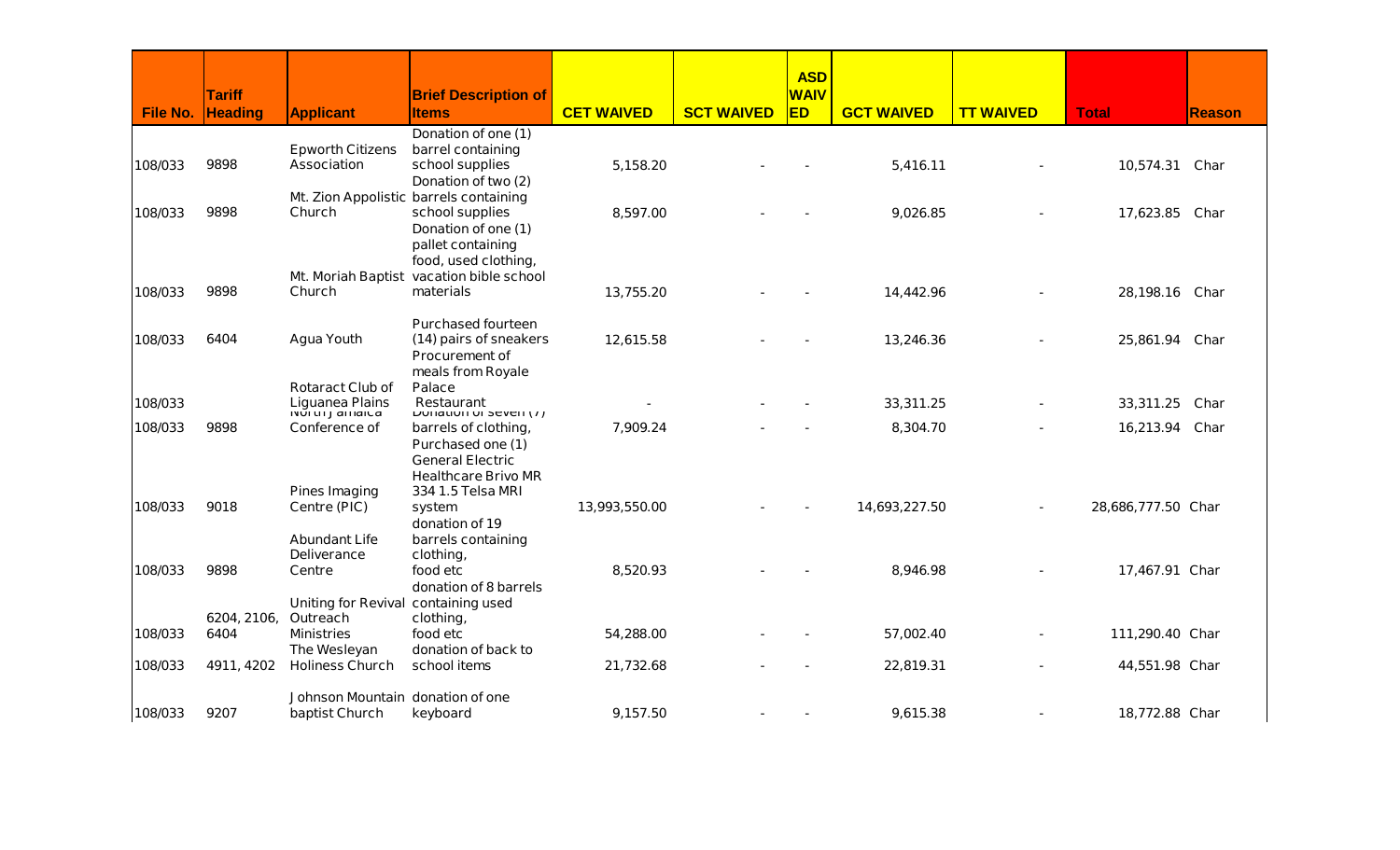|                 |                            |                                 |                                       |                   |                   | <b>ASD</b>  |                   |                  |                     |               |
|-----------------|----------------------------|---------------------------------|---------------------------------------|-------------------|-------------------|-------------|-------------------|------------------|---------------------|---------------|
|                 | <b>Tariff</b>              |                                 | <b>Brief Description of</b>           |                   |                   | <b>WAIV</b> |                   |                  |                     |               |
| <b>File No.</b> | <b>Heading</b>             | <b>Applicant</b>                | <b>Items</b>                          | <b>CET WAIVED</b> | <b>SCT WAIVED</b> | <b>ED</b>   | <b>GCT WAIVED</b> | <b>TT WAIVED</b> | <b>Total</b>        | <b>Reason</b> |
|                 |                            |                                 | donation of 15                        |                   |                   |             |                   |                  |                     |               |
|                 |                            | <b>The Salvation</b>            | barrels containing                    |                   |                   |             |                   |                  |                     |               |
| 108/033         | 9898                       | Army                            | school<br>supplies                    | 51,642.00         |                   |             | 54,224.10         |                  | 105,866.10 Char     |               |
|                 |                            | <b>Gordon Town</b>              |                                       |                   |                   |             |                   |                  |                     |               |
|                 |                            | United                          | donation of two (2)                   |                   |                   |             |                   |                  |                     |               |
|                 |                            | Pentecostal                     | barrels containing                    |                   |                   |             |                   |                  |                     |               |
|                 |                            | Church                          | food items                            |                   |                   |             |                   |                  |                     |               |
| 108/033         | 9898                       | of Jamaica                      | and school supplies                   | 14,631.90         |                   |             | 15,363.50         |                  | 29,995.40 Char      |               |
|                 |                            | Holy Cross Roman procurement of |                                       |                   |                   |             |                   |                  |                     |               |
| 108/033         |                            | <b>Catholic Church</b>          | meals                                 |                   |                   |             | 38,466.75         |                  | 38,466.75 Char      |               |
|                 |                            | <b>Phillipo Baptist</b>         | purchase of a gas                     |                   |                   |             |                   |                  |                     |               |
| 108/033         | 7321                       | Church                          | sove<br>importation or books,         |                   |                   |             | 32,126.33         |                  | 32,126.33 Char      |               |
|                 | 4911, 6402,                | Palmyra                         | backpacks andt-                       |                   |                   |             |                   |                  |                     |               |
| 108/033         | 4202                       | <b>Foundation</b>               | shirts                                | 558,278.86        |                   |             | 586,192.81        | $\blacksquare$   | 1,144,471.67 Char   |               |
|                 | 6302, 4016,                |                                 |                                       |                   |                   |             |                   |                  |                     |               |
|                 | 6309, 6302,                |                                 | fourteen (14) 40ft                    |                   |                   |             |                   |                  |                     |               |
|                 | 6304,                      |                                 | containers, two (2)                   |                   |                   |             |                   |                  |                     |               |
|                 | 6303, 6211,                |                                 | 45ft containers and                   |                   |                   |             |                   |                  |                     |               |
|                 | 4818, 9018,                |                                 | four (4) 20ft                         |                   |                   |             |                   |                  |                     |               |
|                 | 8713,                      |                                 | containers;                           |                   |                   |             |                   |                  |                     |               |
|                 | 6602, 3923,<br>9403, 9401, |                                 | importation of 13                     |                   |                   |             |                   |                  |                     |               |
|                 | 9402, 3919,                |                                 | 40ft, 14 20ft and 2<br>45ft container |                   |                   |             |                   |                  |                     |               |
|                 | 3004, 4202,                |                                 | containing clothing,                  |                   |                   |             |                   |                  |                     |               |
|                 | 8301, 3214,                |                                 | food,                                 |                   |                   |             |                   |                  |                     |               |
|                 | 8201, 8206,                |                                 | pharmaceuticals,                      |                   |                   |             |                   |                  |                     |               |
|                 | 8528,                      |                                 | household itesm etc.;                 |                   |                   |             |                   |                  |                     |               |
|                 | 8516,9403,                 |                                 | sixteen (16) 40ft                     |                   |                   |             |                   |                  |                     |               |
|                 | 8508, 8472,                |                                 | containers, four (4)                  |                   |                   |             |                   |                  |                     |               |
|                 | 7321, 8418,                |                                 | 20ft containers and                   |                   |                   |             |                   |                  |                     |               |
| 108/165         | 3005, 9018                 | <b>Food for the Poor</b>        | one (1) 45ft container                | 83,215,337.83     |                   |             | 87,376,104.72     | $\blacksquare$   | 170,591,442.54 Char |               |
|                 |                            | <b>United States</b>            |                                       |                   |                   |             |                   |                  |                     |               |
|                 |                            | <b>Agency for</b>               | importation of                        |                   |                   |             |                   |                  |                     |               |
|                 | 9898                       | <b>International</b>            | stationery and office<br>supplies     |                   |                   |             |                   |                  |                     |               |
|                 |                            | <b>Development</b>              | donation 3 barrels                    | 21,804.35         |                   |             | 22,894.57         |                  | 44,698.93 Char      |               |
|                 |                            | Angels from                     | containing, hospitals,                |                   |                   |             |                   |                  |                     |               |
| 108/033         | 9898                       | Heaven                          | etc.                                  | 6,384.13          |                   |             | 6,703.34          |                  | 13,087.47 Char      |               |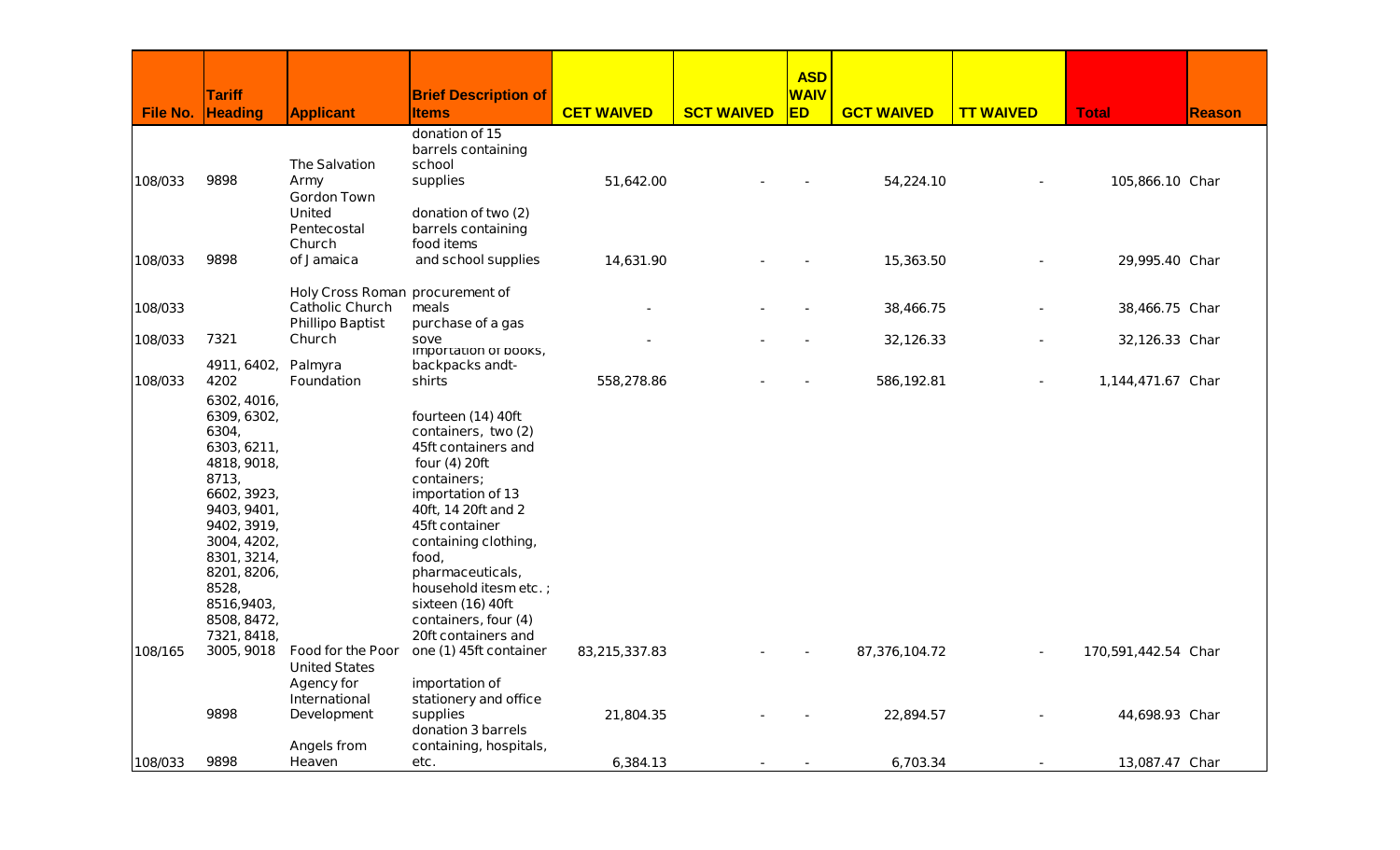|                 |                                 |                                                                                     |                                                               |                   |                   | <b>ASD</b>               |                   |                  |                       |               |
|-----------------|---------------------------------|-------------------------------------------------------------------------------------|---------------------------------------------------------------|-------------------|-------------------|--------------------------|-------------------|------------------|-----------------------|---------------|
| <b>File No.</b> | <b>Tariff</b><br><b>Heading</b> | <b>Applicant</b>                                                                    | <b>Brief Description of</b><br><b>Items</b>                   | <b>CET WAIVED</b> | <b>SCT WAIVED</b> | <b>WAIV</b><br><b>ED</b> | <b>GCT WAIVED</b> | <b>TT WAIVED</b> | <b>Total</b>          | <b>Reason</b> |
|                 | 4011                            | <b>Bouygues Travaux importation of 24</b><br><b>Publics</b><br><b>Geoland Title</b> | tyres<br>procurement of                                       | 1,102,978.70      |                   |                          | 1,158,127.64      |                  | 2,261,106.34 Govt/Con |               |
|                 |                                 | Limited<br>Oracabessa Bay                                                           | goods and services<br>purchase of fishing                     |                   |                   |                          | 350,000.00        |                  | 350,000.00 Govt/Con   |               |
| 108/144         | 7217                            | <b>Foundation</b><br><b>Inter-American</b><br><b>Institutr for</b>                  | equipment                                                     | 80,489.41         |                   |                          | 84,513.88         |                  | 165,003.30 Govt/Con   |               |
| 108/144         | 6914                            | Cooperation<br>on Agrriculture<br>(IICA)                                            | <b>Purchased artificial</b><br>reefs and related<br>goods     | 191,161.47        |                   |                          | 200,719.54        |                  | 391,881.01 Govt/Con   |               |
|                 |                                 |                                                                                     |                                                               |                   |                   |                          |                   |                  |                       |               |
| 108/05          | 8702                            | Jamaica Cultural<br><b>Development</b><br><b>Foundation</b>                         | purchase of a 2011<br><b>Nissan Tiida</b>                     | 207,335.66        | 248,802.79        |                          | 261,242.93        |                  | 717,381.38 Govt/Inst  |               |
|                 |                                 | <b>Wallenford Coffee</b><br>Company                                                 | payable on mortgage<br>loans (as well as<br>additional loans) |                   |                   |                          |                   | 3,099,770.00     | 3,099,770.00 Govt     |               |
|                 |                                 | <b>Development</b><br><b>Bank of Jamaica</b>                                        | <b>Transfer of Property</b>                                   |                   |                   |                          |                   | 8,250,000.00     | 8,250,000.00 Govt     |               |
| 742/010         |                                 | <b>Harry Daley</b>                                                                  | Albert Simpson to Penalties on Transfer<br>of Property        |                   |                   |                          |                   | 47,270.00        | 47,270.00 LAMP        |               |
| 742/010         |                                 | <b>Lilly Swaby to Roy</b><br>Naftalyle A.<br>Morrison et al                         | <b>Penalties on Transfer</b><br>of Property                   |                   |                   |                          |                   | 157,250.00       | 157,250.00 LAMP       |               |
|                 |                                 |                                                                                     |                                                               |                   |                   |                          |                   |                  |                       |               |
| 742/010         |                                 | <b>Zena Harris</b>                                                                  | Ralph A. Foster to Penalties on Transfer<br>of Property       |                   |                   |                          |                   | 54,020.00        | 54,020.00 LAMP        |               |
| 742/010         |                                 | <b>Rochael Rebecca</b><br><b>Williams to Simon</b><br><b>Williams</b>               | <b>Penalties on Transfer</b><br>of Property                   |                   |                   |                          |                   | 49,970.00        | 49,970.00 LAMP        |               |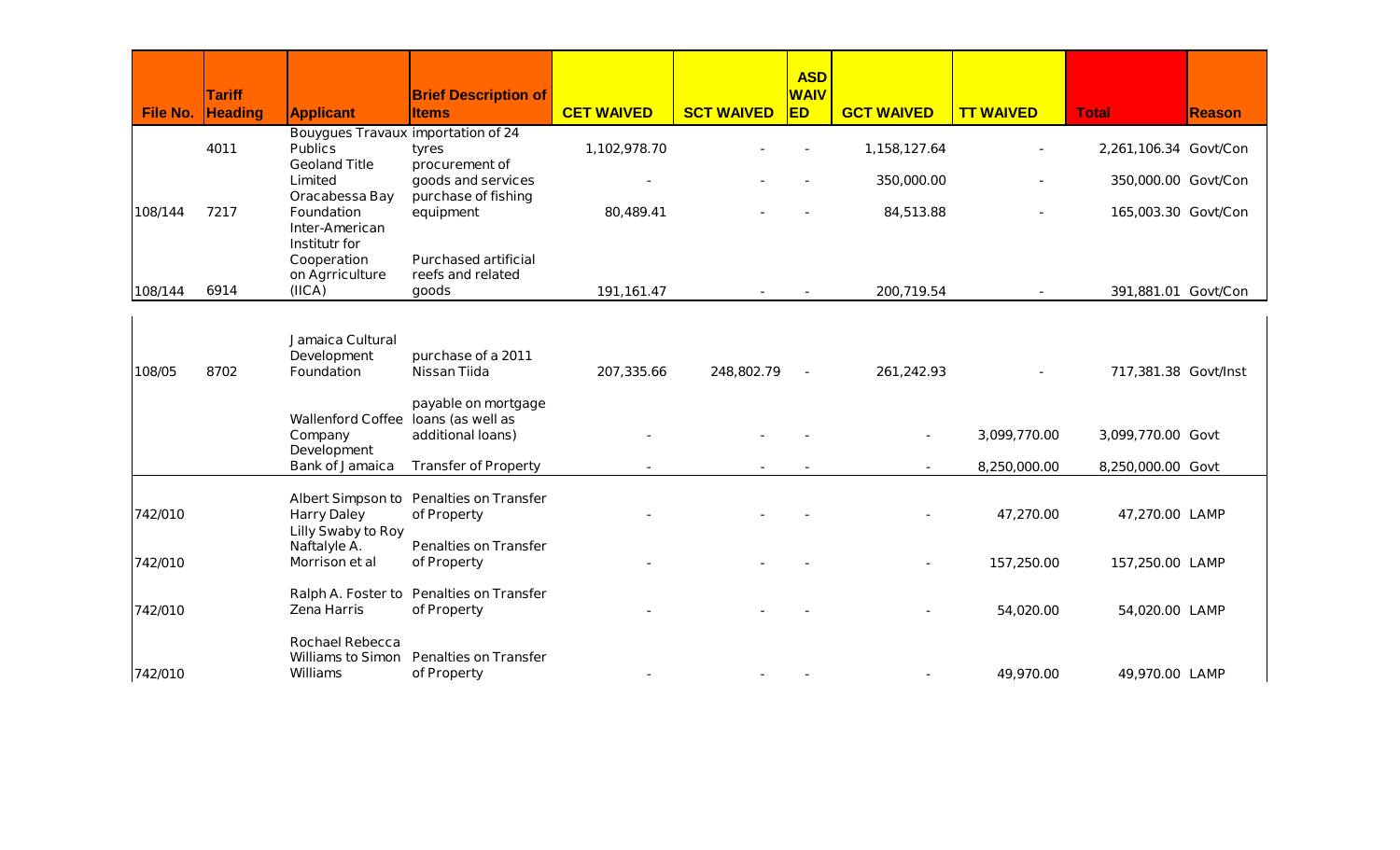|          |               |                                                      |                                             |                   |                   | <b>ASD</b>  |                   |                  |                |               |
|----------|---------------|------------------------------------------------------|---------------------------------------------|-------------------|-------------------|-------------|-------------------|------------------|----------------|---------------|
|          | <b>Tariff</b> |                                                      | <b>Brief Description of</b>                 |                   |                   | <b>WAIV</b> |                   |                  |                |               |
| File No. | Heading       | <b>Applicant</b>                                     | <b>Items</b>                                | <b>CET WAIVED</b> | <b>SCT WAIVED</b> | <b>ED</b>   | <b>GCT WAIVED</b> | <b>TT WAIVED</b> | <b>Total</b>   | <b>Reason</b> |
|          |               | <b>Mendes Lewis to</b>                               | <b>Penalties on Transfer</b>                |                   |                   |             |                   |                  |                |               |
| 742/010  |               | <b>Anthony Granston of Property</b>                  |                                             |                   |                   |             |                   | 90,020.00        | 90,020.00 LAMP |               |
|          |               | <b>Dalton Smith to</b>                               | <b>Penalties on Transfer</b>                |                   |                   |             |                   |                  |                |               |
| 742/010  |               | <b>Cheryl Cameron</b>                                | of Property                                 |                   |                   |             |                   | 12,770.00        | 12,770.00 LAMP |               |
|          |               | <b>Lillian Guiadeen to</b><br><b>Clarence Clarke</b> | <b>Penalties on Transfer</b>                |                   |                   |             |                   |                  |                |               |
| 742/010  |               | et al                                                | of Property                                 |                   |                   |             |                   | 13,970.00        | 13,970.00 LAMP |               |
|          |               | George Morgan to<br><b>Michael Roy</b>               | <b>Penalties on Transfer</b>                |                   |                   |             |                   |                  |                |               |
| 742/010  |               | Wilson et al                                         | of Property                                 |                   |                   |             |                   | 75,020.00        | 75,020.00 LAMP |               |
|          |               | <b>Herman Brown to</b>                               |                                             |                   |                   |             |                   |                  |                |               |
| 742/010  |               | Norris Morgan et<br>al                               | <b>Penalties on Transfer</b><br>of Property |                   |                   |             |                   | 99,020.00        | 99,020.00 LAMP |               |
|          |               |                                                      |                                             |                   |                   |             |                   |                  |                |               |
|          |               | <b>Sameul Saergeant</b><br>to Garfield               | <b>Penalties on Transfer</b>                |                   |                   |             |                   |                  |                |               |
| 742/010  |               | <b>Bucknor</b>                                       | of Property                                 |                   |                   |             |                   | 24,485.00        | 24,485.00 LAMP |               |
|          |               |                                                      |                                             |                   |                   |             |                   |                  |                |               |
| 742/010  |               | <b>Curtis Smith to</b><br><b>Deon Peart-Pryce</b>    | <b>Penalties on Transfer</b><br>of Property |                   |                   |             |                   | 81,920.00        | 81,920.00 LAMP |               |
|          |               | Joyce Sinclair to                                    | Penalty on transfer of                      |                   |                   |             |                   |                  |                |               |
| 742/010  |               | <b>Michelle Medley</b>                               | property                                    |                   |                   |             |                   | 60,020.00        | 60,020.00 LAMP |               |
|          |               | <b>Mavis Clarke to</b>                               | Penalty on transfer of                      |                   |                   |             |                   |                  |                |               |
| 742/010  |               | <b>Glenford Henry</b>                                | property                                    |                   |                   |             |                   | 31,070.00        | 31,070.00 LAMP |               |
|          |               | <b>Almando</b><br><b>McPherson to</b>                | Penalty on transfer of                      |                   |                   |             |                   |                  |                |               |
| 742/010  |               | <b>Pauline Fuller</b>                                | property                                    |                   |                   |             |                   | 42,020.00        | 42,020.00 LAMP |               |
|          |               | <b>Elaine Lynch to</b>                               | Penalty on transfer of                      |                   |                   |             |                   |                  |                |               |
| 742/010  |               | <b>Nataline Taylor</b>                               | property                                    |                   |                   |             |                   | 8,870.00         | 8,870.00 LAMP  |               |
|          |               | <b>Linton Newell to</b>                              | Penalty on transfer of                      |                   |                   |             |                   |                  |                |               |
| 742/010  |               | <b>Radcliffe Evans</b>                               | property                                    |                   |                   |             |                   | 13,520.00        | 13,520.00 LAMP |               |
| 742/010  |               | Lola Robinson to<br><b>Winston Ford</b>              | Penalty on transfer of<br>property          |                   |                   |             |                   | 42,020.00        | 42,020.00 LAMP |               |
|          |               | <b>Evelyn Miller to</b>                              | Penalty on transfer of                      |                   |                   |             |                   |                  |                |               |
| 742/010  |               | <b>Erwin Brown</b>                                   | property                                    |                   |                   |             |                   | 42,270.00        | 42,270.00 LAMP |               |
|          |               | <b>Robert Williams to</b>                            |                                             |                   |                   |             |                   |                  |                |               |
|          |               | <b>Ritchie Waugh et</b>                              | Penalty on transfer of                      |                   |                   |             |                   |                  |                |               |
| 742/010  |               | al                                                   | property                                    |                   |                   |             |                   | 63,020.00        | 63,020.00 LAMP |               |
|          |               | <b>Gennive Wint to</b>                               | Penalty on transfer of                      |                   |                   |             |                   |                  |                |               |
| 742/010  |               | <b>Ritchie Waugh</b>                                 | property                                    |                   |                   |             | ٠                 | 42,020.00        | 42,020.00 LAMP |               |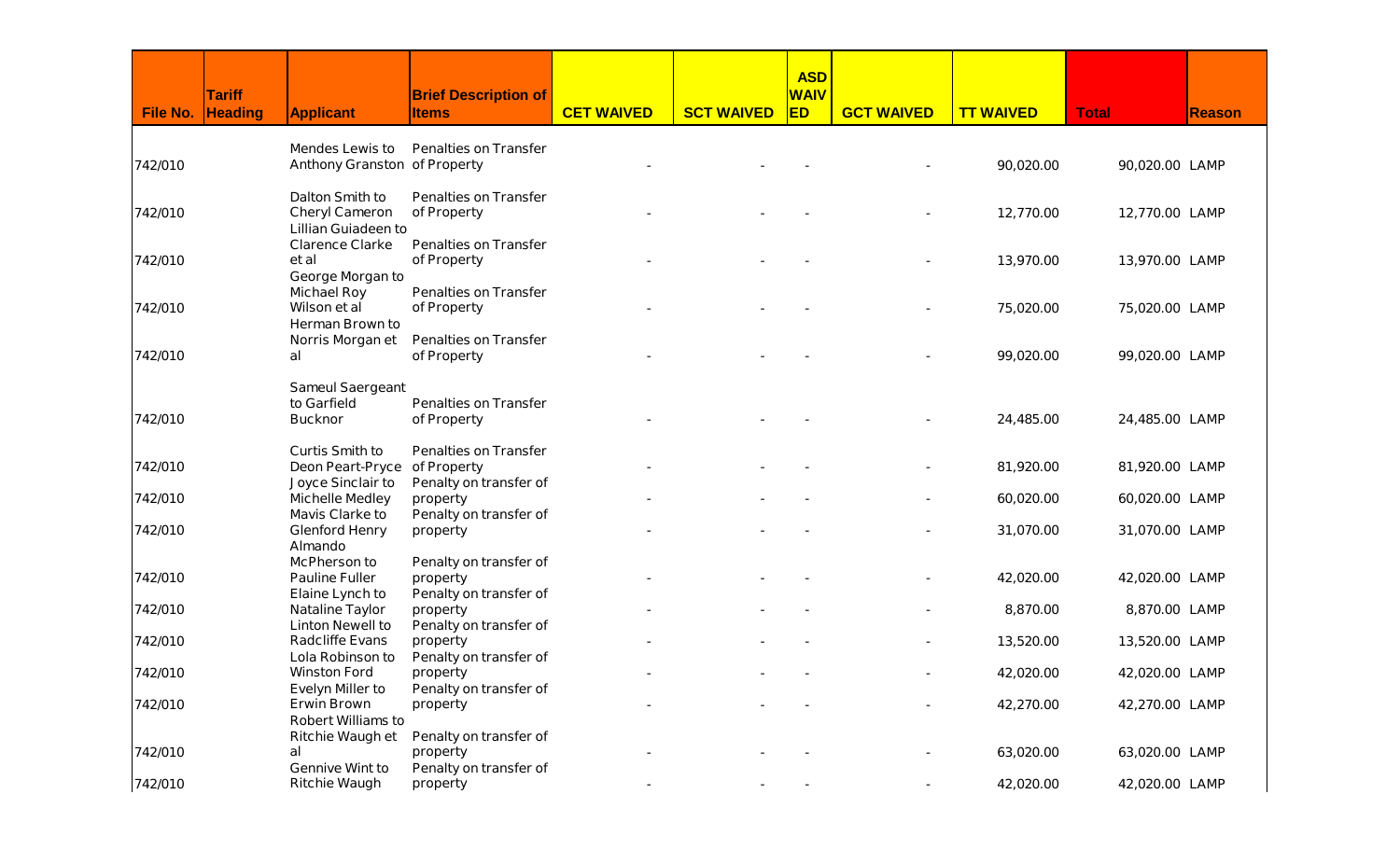|          | <b>Tariff</b>  |                                                                       | <b>Brief Description of</b>                                                  |                   |                   | <b>ASD</b><br><b>WAIV</b> |                   |                  |                |               |
|----------|----------------|-----------------------------------------------------------------------|------------------------------------------------------------------------------|-------------------|-------------------|---------------------------|-------------------|------------------|----------------|---------------|
| File No. | <b>Heading</b> | <b>Applicant</b>                                                      | <b>Items</b>                                                                 | <b>CET WAIVED</b> | <b>SCT WAIVED</b> | <b>ED</b>                 | <b>GCT WAIVED</b> | <b>TT WAIVED</b> | <b>Total</b>   | <b>Reason</b> |
| 742/010  |                | <b>Dudley Watson to</b><br><b>Racquel Stewart</b><br>Jeremiah Bowen   | Penalty on transfer of<br>property                                           |                   |                   |                           |                   | 48,020.00        | 48,020.00 LAMP |               |
| 742/010  |                | to Anthony<br>Carnegie                                                | Penalty on transfer of<br>property                                           |                   |                   |                           |                   | 13,445.00        | 13,445.00 LAMP |               |
| 742/010  |                | <b>Winston Windette</b><br>to Dorothy Palmer<br><b>Lloyd Kelly to</b> | Penalty on transfer of<br>property                                           |                   |                   |                           |                   | 9,770.00         | 9,770.00 LAMP  |               |
| 742/010  |                | <b>Pauline Williams</b><br>et al                                      | Penalty on transfer of<br>property                                           |                   |                   |                           |                   | 56,270.00        | 56,270.00 LAMP |               |
| 742/010  |                | to Myrtle Hines<br><b>Dezroy Adams to</b>                             | Desmond Trowers Penalty on transfer of<br>property<br>Penalty on transfer of |                   |                   |                           |                   | 25,220.00        | 25,220.00 LAMP |               |
| 742/010  |                | <b>Eric Shakes</b><br>Almando<br><b>McPherson to</b>                  | property                                                                     |                   |                   |                           |                   | 14,250.00        | 14,250.00 LAMP |               |
| 742/010  |                | <b>Leary Bell</b><br><b>Neron Weston</b><br><b>Keith Elliott to</b>   | Penalty on transfer of<br>property<br>Penalty on transfer of                 |                   |                   |                           |                   | 42,010.00        | 42,010.00 LAMP |               |
| 742/010  |                | <b>Gertrude Elliott</b>                                               | property                                                                     |                   |                   |                           |                   | 27,020.00        | 27,020.00 LAMP |               |
| 742/010  |                | <b>Charmen Scott to</b><br>Retilda Morgan<br><b>Lillian Gordon-</b>   | Penalty on transfer of<br>property                                           |                   |                   |                           |                   | 29,520.00        | 29,520.00 LAMP |               |
| 742/010  |                | <b>Thyme to Hazel</b><br><b>Duffus</b>                                | Penalty on transfer of<br>property                                           |                   |                   |                           |                   | 31,520.00        | 31,520.00 LAMP |               |
| 742/010  |                | Jullia Higgins to<br><b>Shelly-Ann Bignall property</b>               | Penalty on transfer of                                                       |                   |                   |                           |                   | 30,020.00        | 30,020.00 LAMP |               |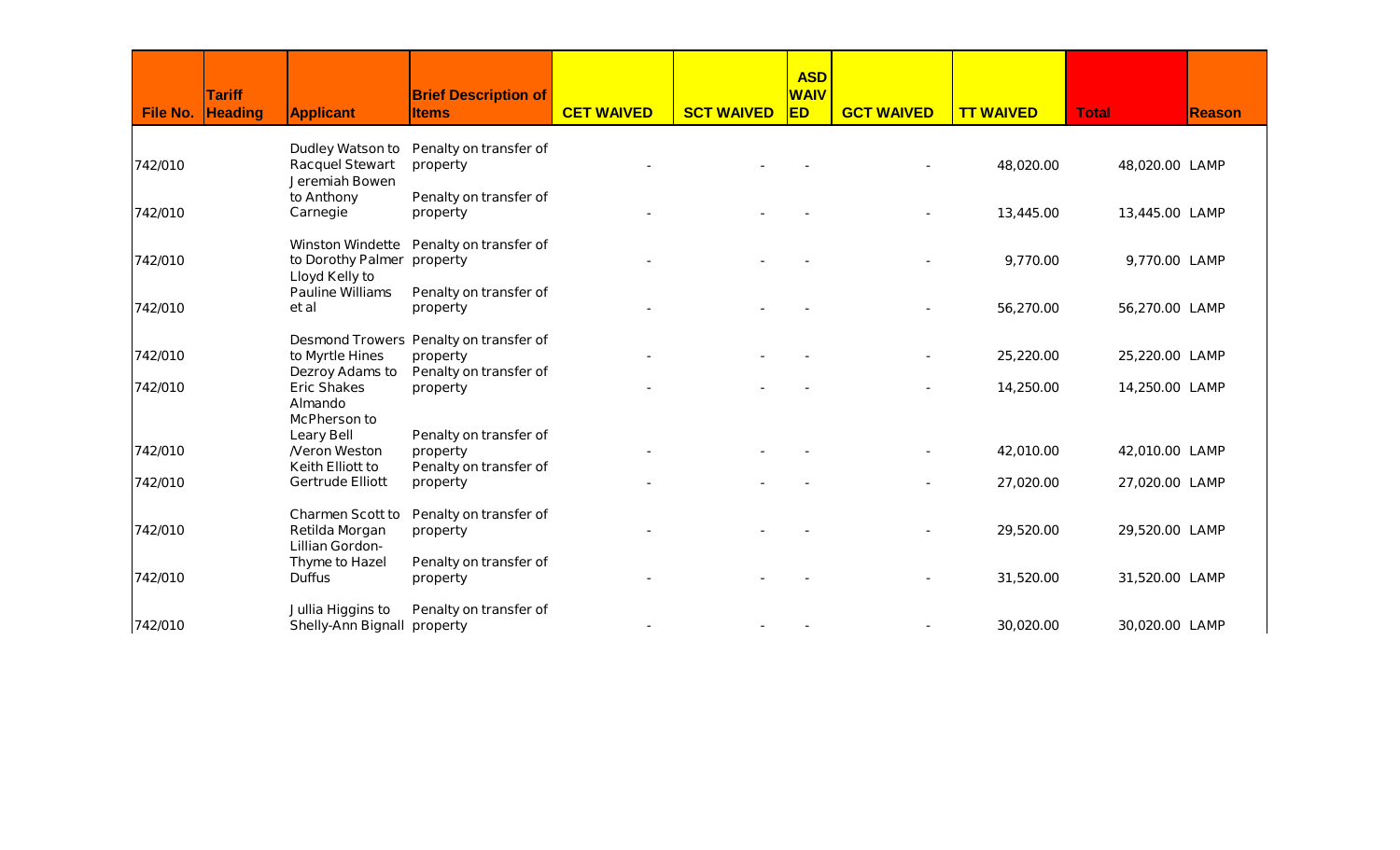| <b>WAIV</b><br><b>Tariff</b><br><b>Brief Description of</b><br>ED<br><b>CET WAIVED</b><br>File No.<br><b>Heading</b><br><b>Applicant</b><br><b>SCT WAIVED</b><br><b>GCT WAIVED</b><br><b>TT WAIVED</b><br><b>Reason</b><br><b>Total</b><br><b>Items</b><br><b>Uriah Smith to</b><br>Penalty on transfer of<br><b>Marcia Knight</b><br>742/010<br>13,970.00<br>13,970.00 LAMP<br>property<br><b>Julie Shepherd et</b><br>Penalty on transfer of<br>742/010<br>al to Egbert Davis<br>61,220.00<br>61,220.00 LAMP<br>property<br><b>Colta Campbell to</b><br>Stanford Williams Penalty on transfer of<br>742/010<br>36,770.00<br>et al<br>36,770.00 LAMP<br>property<br>Nerissa Goodwin<br>Penalty on transfer of<br>742/010<br>to Nadine Roye<br>46,520.00<br>46,520.00 LAMP<br>property<br><b>Continental</b><br><b>Baking Company</b><br>Purchased 150,000<br>0806<br>Limited<br>kg of sultanas/raisins<br>6,797,536.20<br>6,797,536.20 Other<br>Purchased 13,000<br>metres of<br><b>Spectrum System</b><br>Polyisocyanurate<br>3921<br>Limited<br>Insulation<br>843,470.57<br>843,470.57 Other<br>S.N.H. Worldwide<br>Purchased 2,632<br><b>Trading Company</b><br>cases of pan release<br>1517<br><b>Limited</b><br>477,887.35<br>477,887.35 Other<br>agent<br>Purchased 4,000 MT<br>of refined granulated<br>sugar and 400<br><b>Nestle Jamaica</b><br><b>MT</b> of anhydrous milk<br>1701, 0405<br><b>Limited</b><br>fat (butteroil)<br>59,861,592.00<br>59,861,592.00 Other<br><b>International</b><br>Ingredients<br>importation of instant<br>2102<br>Limited<br>3,998,929.20<br>3,998,929.20 Other<br>dry yeast<br><b>International</b><br>importation of<br>1702, 0813, Ingredients |  |                     |  | <b>ASD</b> |  |  |
|----------------------------------------------------------------------------------------------------------------------------------------------------------------------------------------------------------------------------------------------------------------------------------------------------------------------------------------------------------------------------------------------------------------------------------------------------------------------------------------------------------------------------------------------------------------------------------------------------------------------------------------------------------------------------------------------------------------------------------------------------------------------------------------------------------------------------------------------------------------------------------------------------------------------------------------------------------------------------------------------------------------------------------------------------------------------------------------------------------------------------------------------------------------------------------------------------------------------------------------------------------------------------------------------------------------------------------------------------------------------------------------------------------------------------------------------------------------------------------------------------------------------------------------------------------------------------------------------------------------------------------------------------------------------------------------------|--|---------------------|--|------------|--|--|
|                                                                                                                                                                                                                                                                                                                                                                                                                                                                                                                                                                                                                                                                                                                                                                                                                                                                                                                                                                                                                                                                                                                                                                                                                                                                                                                                                                                                                                                                                                                                                                                                                                                                                              |  |                     |  |            |  |  |
|                                                                                                                                                                                                                                                                                                                                                                                                                                                                                                                                                                                                                                                                                                                                                                                                                                                                                                                                                                                                                                                                                                                                                                                                                                                                                                                                                                                                                                                                                                                                                                                                                                                                                              |  |                     |  |            |  |  |
|                                                                                                                                                                                                                                                                                                                                                                                                                                                                                                                                                                                                                                                                                                                                                                                                                                                                                                                                                                                                                                                                                                                                                                                                                                                                                                                                                                                                                                                                                                                                                                                                                                                                                              |  |                     |  |            |  |  |
|                                                                                                                                                                                                                                                                                                                                                                                                                                                                                                                                                                                                                                                                                                                                                                                                                                                                                                                                                                                                                                                                                                                                                                                                                                                                                                                                                                                                                                                                                                                                                                                                                                                                                              |  |                     |  |            |  |  |
|                                                                                                                                                                                                                                                                                                                                                                                                                                                                                                                                                                                                                                                                                                                                                                                                                                                                                                                                                                                                                                                                                                                                                                                                                                                                                                                                                                                                                                                                                                                                                                                                                                                                                              |  |                     |  |            |  |  |
|                                                                                                                                                                                                                                                                                                                                                                                                                                                                                                                                                                                                                                                                                                                                                                                                                                                                                                                                                                                                                                                                                                                                                                                                                                                                                                                                                                                                                                                                                                                                                                                                                                                                                              |  |                     |  |            |  |  |
|                                                                                                                                                                                                                                                                                                                                                                                                                                                                                                                                                                                                                                                                                                                                                                                                                                                                                                                                                                                                                                                                                                                                                                                                                                                                                                                                                                                                                                                                                                                                                                                                                                                                                              |  |                     |  |            |  |  |
|                                                                                                                                                                                                                                                                                                                                                                                                                                                                                                                                                                                                                                                                                                                                                                                                                                                                                                                                                                                                                                                                                                                                                                                                                                                                                                                                                                                                                                                                                                                                                                                                                                                                                              |  |                     |  |            |  |  |
|                                                                                                                                                                                                                                                                                                                                                                                                                                                                                                                                                                                                                                                                                                                                                                                                                                                                                                                                                                                                                                                                                                                                                                                                                                                                                                                                                                                                                                                                                                                                                                                                                                                                                              |  |                     |  |            |  |  |
|                                                                                                                                                                                                                                                                                                                                                                                                                                                                                                                                                                                                                                                                                                                                                                                                                                                                                                                                                                                                                                                                                                                                                                                                                                                                                                                                                                                                                                                                                                                                                                                                                                                                                              |  |                     |  |            |  |  |
|                                                                                                                                                                                                                                                                                                                                                                                                                                                                                                                                                                                                                                                                                                                                                                                                                                                                                                                                                                                                                                                                                                                                                                                                                                                                                                                                                                                                                                                                                                                                                                                                                                                                                              |  |                     |  |            |  |  |
|                                                                                                                                                                                                                                                                                                                                                                                                                                                                                                                                                                                                                                                                                                                                                                                                                                                                                                                                                                                                                                                                                                                                                                                                                                                                                                                                                                                                                                                                                                                                                                                                                                                                                              |  |                     |  |            |  |  |
|                                                                                                                                                                                                                                                                                                                                                                                                                                                                                                                                                                                                                                                                                                                                                                                                                                                                                                                                                                                                                                                                                                                                                                                                                                                                                                                                                                                                                                                                                                                                                                                                                                                                                              |  |                     |  |            |  |  |
|                                                                                                                                                                                                                                                                                                                                                                                                                                                                                                                                                                                                                                                                                                                                                                                                                                                                                                                                                                                                                                                                                                                                                                                                                                                                                                                                                                                                                                                                                                                                                                                                                                                                                              |  |                     |  |            |  |  |
|                                                                                                                                                                                                                                                                                                                                                                                                                                                                                                                                                                                                                                                                                                                                                                                                                                                                                                                                                                                                                                                                                                                                                                                                                                                                                                                                                                                                                                                                                                                                                                                                                                                                                              |  |                     |  |            |  |  |
|                                                                                                                                                                                                                                                                                                                                                                                                                                                                                                                                                                                                                                                                                                                                                                                                                                                                                                                                                                                                                                                                                                                                                                                                                                                                                                                                                                                                                                                                                                                                                                                                                                                                                              |  |                     |  |            |  |  |
|                                                                                                                                                                                                                                                                                                                                                                                                                                                                                                                                                                                                                                                                                                                                                                                                                                                                                                                                                                                                                                                                                                                                                                                                                                                                                                                                                                                                                                                                                                                                                                                                                                                                                              |  |                     |  |            |  |  |
|                                                                                                                                                                                                                                                                                                                                                                                                                                                                                                                                                                                                                                                                                                                                                                                                                                                                                                                                                                                                                                                                                                                                                                                                                                                                                                                                                                                                                                                                                                                                                                                                                                                                                              |  |                     |  |            |  |  |
|                                                                                                                                                                                                                                                                                                                                                                                                                                                                                                                                                                                                                                                                                                                                                                                                                                                                                                                                                                                                                                                                                                                                                                                                                                                                                                                                                                                                                                                                                                                                                                                                                                                                                              |  |                     |  |            |  |  |
|                                                                                                                                                                                                                                                                                                                                                                                                                                                                                                                                                                                                                                                                                                                                                                                                                                                                                                                                                                                                                                                                                                                                                                                                                                                                                                                                                                                                                                                                                                                                                                                                                                                                                              |  |                     |  |            |  |  |
|                                                                                                                                                                                                                                                                                                                                                                                                                                                                                                                                                                                                                                                                                                                                                                                                                                                                                                                                                                                                                                                                                                                                                                                                                                                                                                                                                                                                                                                                                                                                                                                                                                                                                              |  |                     |  |            |  |  |
|                                                                                                                                                                                                                                                                                                                                                                                                                                                                                                                                                                                                                                                                                                                                                                                                                                                                                                                                                                                                                                                                                                                                                                                                                                                                                                                                                                                                                                                                                                                                                                                                                                                                                              |  |                     |  |            |  |  |
|                                                                                                                                                                                                                                                                                                                                                                                                                                                                                                                                                                                                                                                                                                                                                                                                                                                                                                                                                                                                                                                                                                                                                                                                                                                                                                                                                                                                                                                                                                                                                                                                                                                                                              |  |                     |  |            |  |  |
|                                                                                                                                                                                                                                                                                                                                                                                                                                                                                                                                                                                                                                                                                                                                                                                                                                                                                                                                                                                                                                                                                                                                                                                                                                                                                                                                                                                                                                                                                                                                                                                                                                                                                              |  |                     |  |            |  |  |
|                                                                                                                                                                                                                                                                                                                                                                                                                                                                                                                                                                                                                                                                                                                                                                                                                                                                                                                                                                                                                                                                                                                                                                                                                                                                                                                                                                                                                                                                                                                                                                                                                                                                                              |  |                     |  |            |  |  |
|                                                                                                                                                                                                                                                                                                                                                                                                                                                                                                                                                                                                                                                                                                                                                                                                                                                                                                                                                                                                                                                                                                                                                                                                                                                                                                                                                                                                                                                                                                                                                                                                                                                                                              |  |                     |  |            |  |  |
|                                                                                                                                                                                                                                                                                                                                                                                                                                                                                                                                                                                                                                                                                                                                                                                                                                                                                                                                                                                                                                                                                                                                                                                                                                                                                                                                                                                                                                                                                                                                                                                                                                                                                              |  |                     |  |            |  |  |
|                                                                                                                                                                                                                                                                                                                                                                                                                                                                                                                                                                                                                                                                                                                                                                                                                                                                                                                                                                                                                                                                                                                                                                                                                                                                                                                                                                                                                                                                                                                                                                                                                                                                                              |  |                     |  |            |  |  |
|                                                                                                                                                                                                                                                                                                                                                                                                                                                                                                                                                                                                                                                                                                                                                                                                                                                                                                                                                                                                                                                                                                                                                                                                                                                                                                                                                                                                                                                                                                                                                                                                                                                                                              |  |                     |  |            |  |  |
|                                                                                                                                                                                                                                                                                                                                                                                                                                                                                                                                                                                                                                                                                                                                                                                                                                                                                                                                                                                                                                                                                                                                                                                                                                                                                                                                                                                                                                                                                                                                                                                                                                                                                              |  | caramel, prunes and |  |            |  |  |
| 0806<br><b>Limited</b><br>raisins<br>302,900.00<br>302,900.00 Other                                                                                                                                                                                                                                                                                                                                                                                                                                                                                                                                                                                                                                                                                                                                                                                                                                                                                                                                                                                                                                                                                                                                                                                                                                                                                                                                                                                                                                                                                                                                                                                                                          |  |                     |  |            |  |  |
| <b>Ivett Spence-</b><br>Importation of a 1999                                                                                                                                                                                                                                                                                                                                                                                                                                                                                                                                                                                                                                                                                                                                                                                                                                                                                                                                                                                                                                                                                                                                                                                                                                                                                                                                                                                                                                                                                                                                                                                                                                                |  |                     |  |            |  |  |
| 8703<br>74,246.88<br>Ford f-250 pickup<br>74,246.88 Other<br><b>Brown</b><br>$\blacksquare$                                                                                                                                                                                                                                                                                                                                                                                                                                                                                                                                                                                                                                                                                                                                                                                                                                                                                                                                                                                                                                                                                                                                                                                                                                                                                                                                                                                                                                                                                                                                                                                                  |  |                     |  |            |  |  |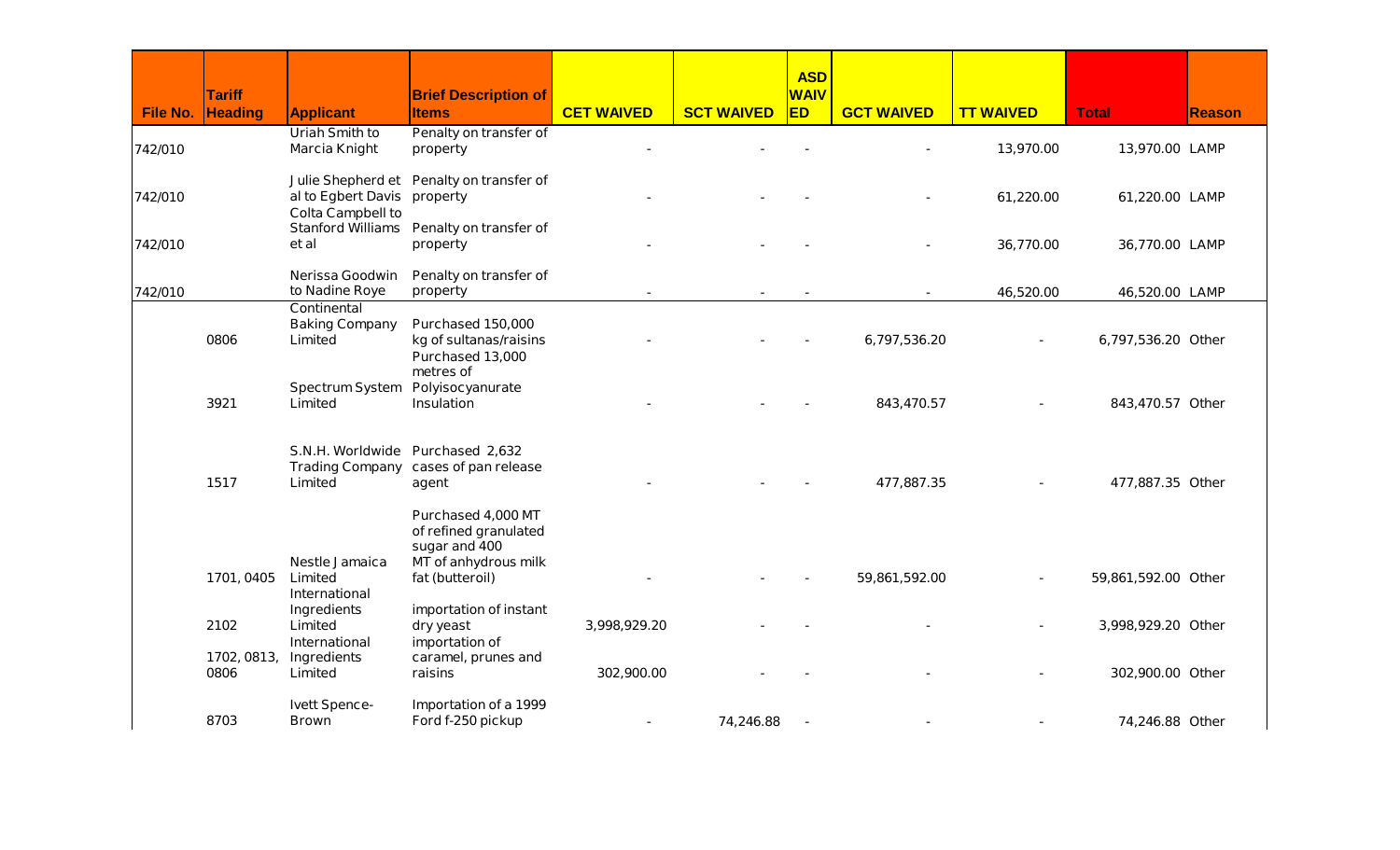| File No. | <b>Tariff</b><br><b>Heading</b> | <b>Applicant</b>                                                               | <b>Brief Description of</b><br><b>Items</b>                          | <b>CET WAIVED</b> | <b>SCT WAIVED</b> | <b>ASD</b><br><b>WAIV</b><br><b>ED</b> | <b>GCT WAIVED</b> | <b>TT WAIVED</b> | <b>Total</b>            | <b>Reason</b>         |
|----------|---------------------------------|--------------------------------------------------------------------------------|----------------------------------------------------------------------|-------------------|-------------------|----------------------------------------|-------------------|------------------|-------------------------|-----------------------|
|          |                                 | <b>Jamaica Council</b><br><b>For Persons With</b><br><b>Disabilities/Garth</b> | Purchase a 2012                                                      |                   |                   |                                        |                   |                  |                         |                       |
| 108/0339 | 8703                            | <b>Watson</b>                                                                  | Volkswagen Jetta                                                     |                   | 4,322.16          |                                        | $\blacksquare$    |                  | 4,322.16 Other          |                       |
|          |                                 | Jamaica Council<br><b>For Persons With</b><br>Disabilities/O'Neil              | Purchas a 2007                                                       |                   |                   |                                        |                   |                  |                         |                       |
| 108/0339 | 8703<br>9506, 8529,             | Grant                                                                          | <b>Mercedes Benz</b><br>importation of balls,                        |                   | 236,217.87        | $\sim$                                 |                   |                  | 236,217.87 Other        |                       |
| 108/144  | 8414, 9026,<br>3919             | <b>Confederation</b>                                                           | Jamaica Volleyball scoreboards, nets<br>etc.                         | 155,200.00        |                   |                                        | 162,960.00        |                  | 318,160.00 Other        |                       |
|          | 7302, 8457                      | <b>Kurbriton Limited</b>                                                       | <b>Importation of used</b><br>equipment<br>Purchased skip and        | 34,926,345.30     |                   |                                        | 36,672,662.57     | ۰.               | 71,599,007.87 Govt/Inst |                       |
| 174/149  | 7312, 8423                      | <b>CEMEX</b>                                                                   | cell censor                                                          | 50,496.97         |                   |                                        | 53,021.82         |                  | 103,518.79 Other        |                       |
|          |                                 | <b>Dwight</b><br><b>Banks/Chippenha</b>                                        | purchase of one (1)<br><b>Massey Ferguson MF</b><br>4290 4WD tractor |                   |                   |                                        |                   |                  |                         |                       |
| 108/191  | 8701                            | m Park Farms                                                                   | with attachments<br>purchase of<br>beekeeping                        |                   |                   |                                        | 730,524.73        |                  |                         | 730,524.73 Other-Agri |
| 108/191  | 8436                            | <b>John Bardowell</b>                                                          | equipment<br>purchase of fish                                        | 127,208.09        |                   |                                        | 133,568.49        |                  |                         | 260,776.58 Other-Agri |
| 108/191  | 8436                            | <b>Hervin Palmer</b>                                                           | feeders                                                              | 90,743.05         |                   |                                        | 95,280.21         |                  |                         | 186,023.26 Other-Agri |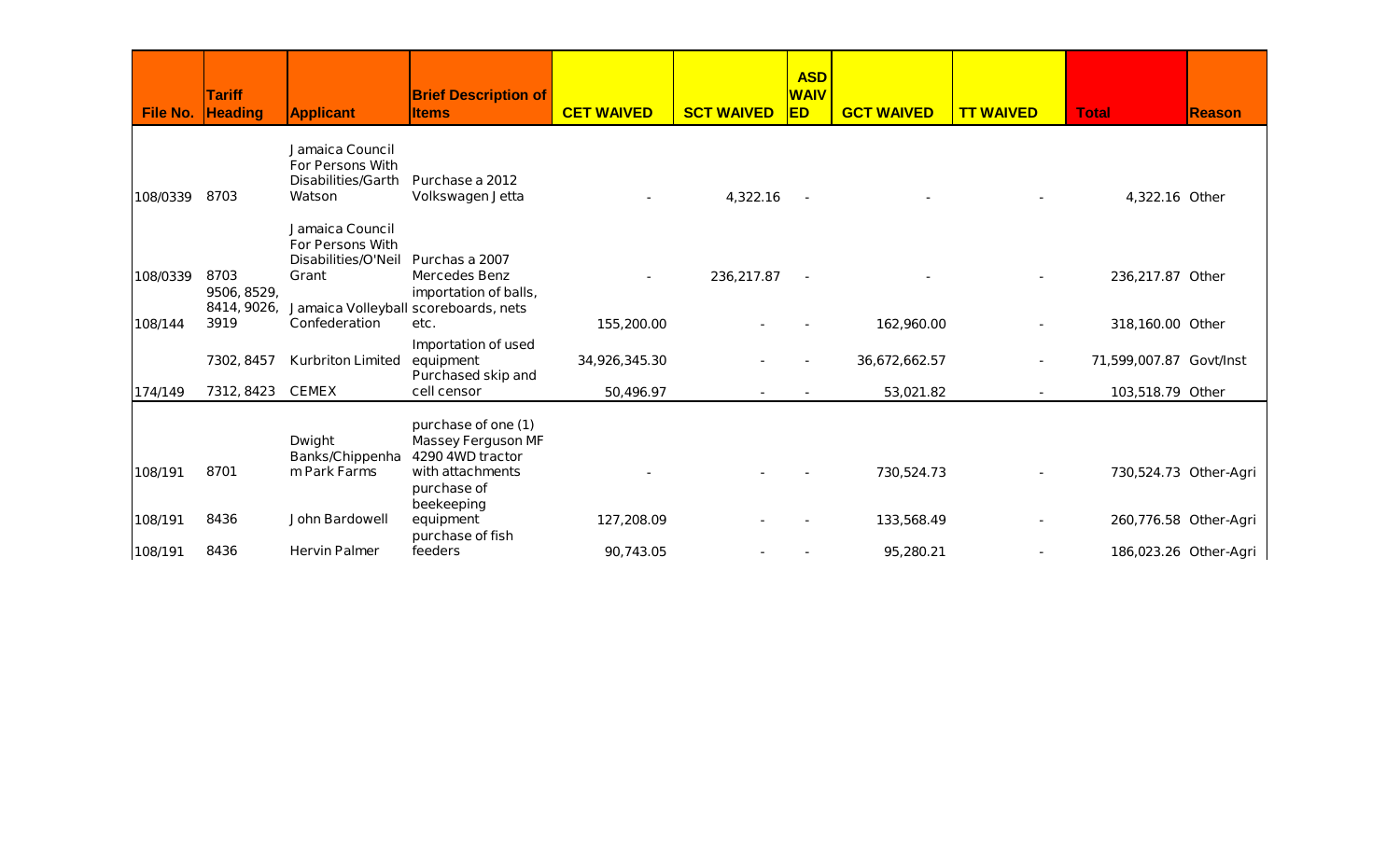|                 |                                 |                                 |                                                                   |                   |                   | <b>ASD</b>               |                   |                  |                         |                       |
|-----------------|---------------------------------|---------------------------------|-------------------------------------------------------------------|-------------------|-------------------|--------------------------|-------------------|------------------|-------------------------|-----------------------|
| <b>File No.</b> | <b>Tariff</b><br><b>Heading</b> | <b>Applicant</b>                | <b>Brief Description of</b><br><b>Items</b>                       | <b>CET WAIVED</b> | <b>SCT WAIVED</b> | <b>WAIV</b><br><b>ED</b> | <b>GCT WAIVED</b> | <b>TT WAIVED</b> | <b>Total</b>            | <b>Reason</b>         |
|                 |                                 |                                 | purchase of tiller and                                            |                   |                   |                          |                   |                  |                         |                       |
| 108/191         | 8701                            | Barrington Brown mist blower    |                                                                   |                   |                   |                          | 144,043.40        |                  | 144,043.40 Other-Agri   |                       |
|                 |                                 |                                 | purchase of drop                                                  |                   |                   |                          |                   |                  |                         |                       |
| 108/191         | 8414                            | <b>Paul Mignott</b>             | ceiling and cooling<br>units                                      | 945,274.54        |                   |                          | 992,538.26        |                  | 1,937,812.80 Other-Agri |                       |
|                 |                                 |                                 | purchase of cane                                                  |                   |                   |                          |                   |                  |                         |                       |
| 108/191         | 8701                            | <b>Dazel Ledford</b>            | loader                                                            | 2,643,750.00      |                   |                          | 2,775,937.50      |                  | 5,419,687.50 Other-Agri |                       |
|                 |                                 |                                 | purchase of one JF                                                |                   |                   |                          |                   |                  |                         |                       |
|                 |                                 |                                 | <b>Maquianas Model</b>                                            |                   |                   |                          |                   |                  |                         |                       |
|                 |                                 |                                 | JF <sub>2</sub> D<br><b>Chaff Cutter/Hammer</b>                   |                   |                   |                          |                   |                  |                         |                       |
|                 |                                 |                                 | and Biggs & Stratton                                              |                   |                   |                          |                   |                  |                         |                       |
| 108/191         | 8436                            | <b>Andre Walker</b>             | engine                                                            |                   |                   |                          | 55,671.76         |                  |                         | 55,671.76 Other-Agri  |
|                 | 8701                            | Mr. McLean                      | purchase of a holland                                             |                   |                   |                          |                   |                  |                         |                       |
| 108/191         |                                 | <b>Bennett</b>                  | tractor<br>purchase of                                            | 61,898.40         |                   |                          | 64,993.32         |                  |                         | 126,891.72 Other-Agri |
|                 |                                 |                                 | greenhouse material                                               |                   |                   |                          |                   |                  |                         |                       |
|                 |                                 | Mr. Kingsley                    | and                                                               |                   |                   |                          |                   |                  |                         |                       |
| 108/191         | 3926                            | <b>Palmer</b>                   | pond liners                                                       | 514,761.72        |                   |                          | 540,499.81        |                  | 1,055,261.53 Other-Agri |                       |
|                 |                                 |                                 | importation of 500lbs                                             |                   |                   |                          |                   |                  |                         |                       |
|                 |                                 | St. Jago Farms                  | of light red kidney                                               |                   |                   |                          |                   |                  |                         |                       |
| 108/191         | 0713                            | <b>Supplies Limited</b>         | bean seeds<br>purchase of used                                    | 12,465.65         |                   |                          | 13,088.93         |                  |                         | 25,554.58 Other-Agri  |
|                 |                                 |                                 | bobcat skid steer                                                 |                   |                   |                          |                   |                  |                         |                       |
|                 |                                 | <b>Everglades Farms loaders</b> |                                                                   |                   |                   |                          |                   |                  |                         |                       |
| 108/191         | 8428                            | Limited                         | with attachments                                                  | 567,402.00        |                   |                          | 595,772.10        |                  | 1,163,174.10 Other-Agri |                       |
|                 |                                 |                                 | purchase of plastic                                               |                   |                   |                          |                   |                  |                         |                       |
| 108/191         | 2920, 7313                      | Mr. Orvill Palmer               | mulch and hog wires                                               | 74,143.97         |                   |                          | 77,851.17         |                  | 151,995.13 Other-Agri   |                       |
|                 |                                 | <b>Newport Mills</b>            | purchase of<br>agricultural                                       |                   |                   |                          |                   |                  |                         |                       |
| 108/191         | 8436                            | Limited                         | equipment                                                         | 800,670.42        |                   |                          | 840,703.94        |                  | 1,641,374.36 Other-Agri |                       |
|                 |                                 |                                 | Importation of                                                    |                   |                   |                          |                   |                  |                         |                       |
|                 |                                 |                                 | <b>Hrester rope</b><br>terminations, PMI                          |                   |                   |                          |                   |                  |                         |                       |
|                 | 7312, 5607,                     |                                 | <b>Classic</b>                                                    |                   |                   |                          |                   |                  |                         |                       |
|                 | 6307, 8302,                     |                                 | 11mm Sport rope                                                   |                   |                   |                          |                   |                  |                         |                       |
|                 | 4203, 8903,                     |                                 | EZ200 02/11;<br>3926, 8703, Chukka Caribbean importation of rims, |                   |                   |                          |                   |                  |                         |                       |
| 273/037         |                                 | 9401, 8708 Adventures           | tires, polaris etc.                                               | 1,658,428.30      |                   |                          | 1,847,979.32      |                  | 3,506,407.62 Other-Tour |                       |